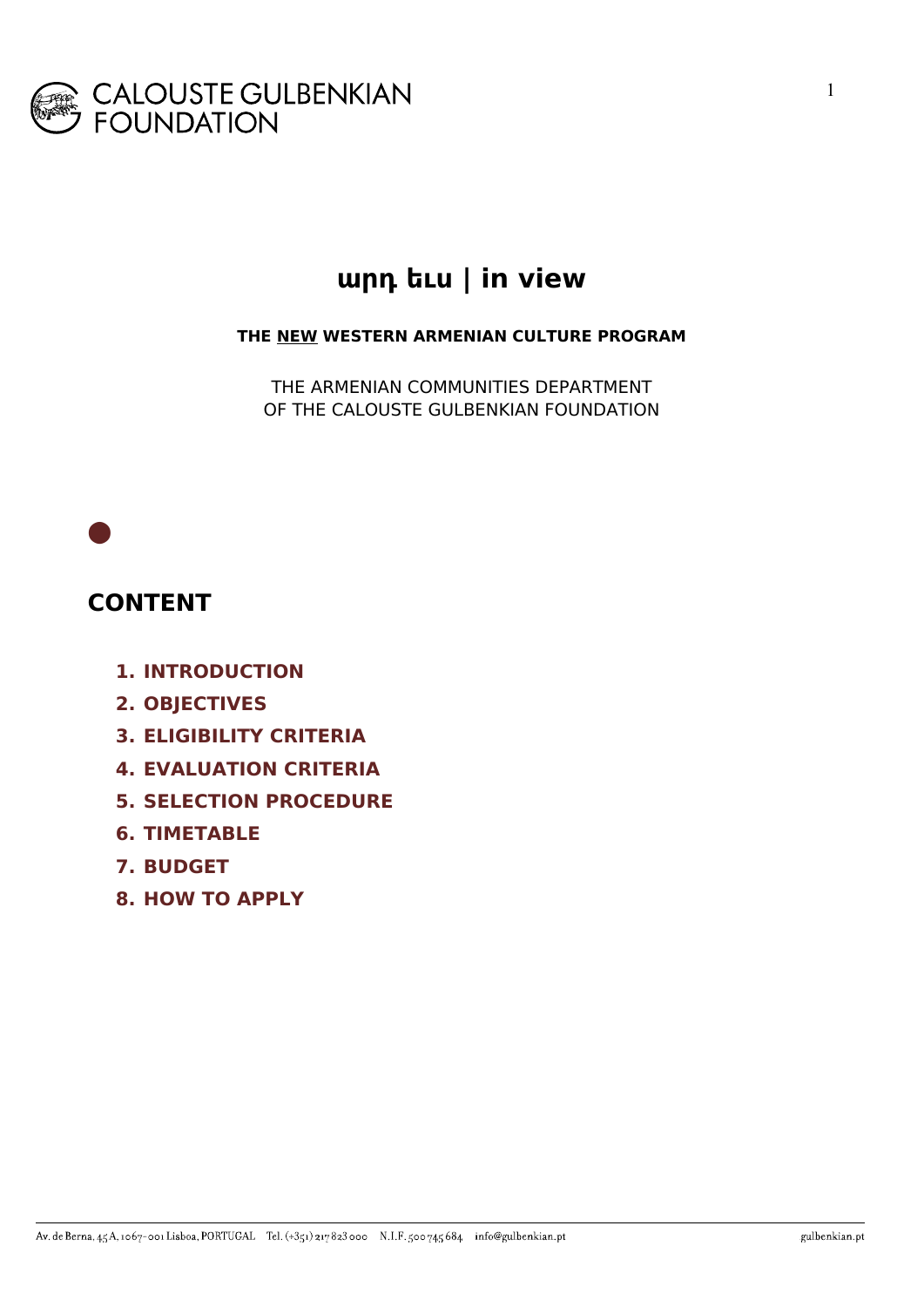

#### **⬤ INTRODUCTION**

The Armenian Communities Department of the Calouste Gulbenkian Foundation (hereinafter CGF) is launching the **արդ եւս | in view** grant program dedicated to funding cultural creativity in Western Armenian. Through this new flagship program, the Department will support initiatives that create new culture in the Armenian language.

In February 2020, CGF launched the Creative Culture Program Lebanon, while the Be Heard prize was unveiled soon after, in March 2020. These unique initiatives —the first of their kinds— were launched in response to different circumstances, however they addressed the great need to enrich language and culture so that both could thrive and evolve, reinforcing each other.

Based on the success of these innovative programs, CGF has developed a new initiative to further institutionalize its support for Western Armenian. The aim of the **արդ եւս | in view** program is to give creative minds the chance to develop contemporary cultural initiatives conceived and implemented in the Western Armenian language.

Up to 10 projects will be supported per year, each for a maximum of 10,000 Euros.

#### **⬤ OBJECTIVES**

The **արդ եւս | in view** program will give opportunities to individuals and small groups to create, produce and distribute diverse cultural productions in Western Armenian. "Cultural production" is understood in its widest sense to include practices, representations, expressions, knowledge, skills, as well as instruments, tools, and spaces in which the language is central.

The term "culture" is also taken in its broad sense, encompassing the arts, the humanities and heritage, with particular emphasis on creativity, innovation and contemporaneity – that is to say, culture that speaks to the realities of the  $21^{st}$  century. After all, cultural production that combines traditions with new knowledge and practices is indispensable for community revitalization, continuity, growth and progress.

The priorities of the **արդ եւս | in view** are to:

- Celebrate creativity in Western Armenian.
- Enhance the intrinsic relationship between language and culture, ensuring the evolution of both.
- Emphasize the cohesive force of culture.
- Enhance lifelong practices for a sustainable Western Armenian culture.
- Ensure the vitality of different Armenian communities through culture.
- Give visibility to innovative cultural practices taking place all over the Armenian world.
- Give more opportunities for gender-balanced participation.
- Include the youth and new cultural practices in shaping our common cultural environment and identity.
- Create an open space for all to participate and take responsibility for cultural creation and preservation, harnessing creativity and inclusiveness at the same time.
- Address global issues and interact with other cultures through Western Armenian as a medium.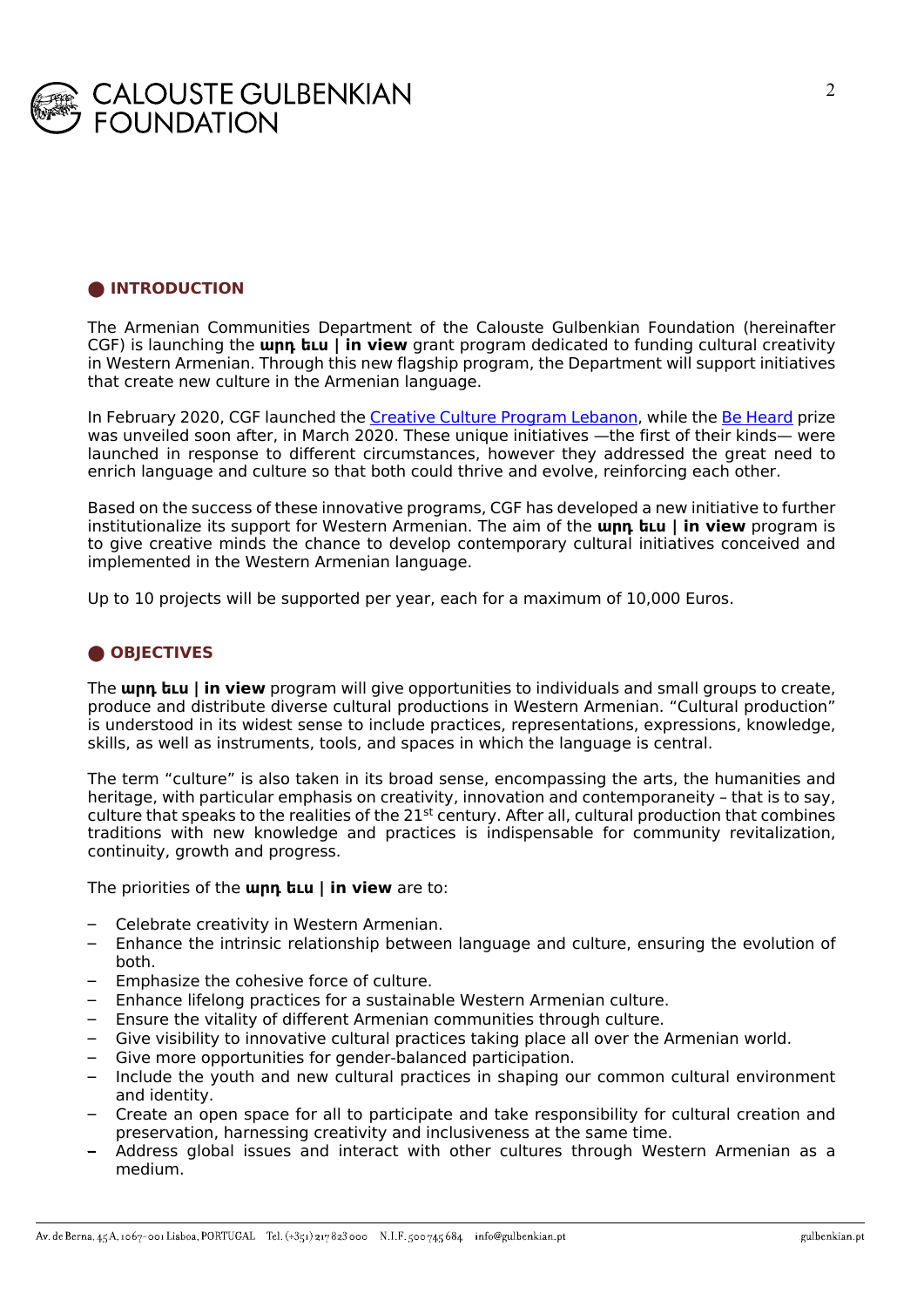## **CALOUSTE GULBENKIAN FOUNDATION**

#### **⬤ ELIGIBILITY CRITERIA**

This call for proposals is open to everyone wishing to engage in cultural production in Western Armenian across the Diaspora and Armenia, within the framework of eligible activities that address the core components of the grant program.

The **արդ եւս | in view** program will accept submissions from individuals, small groups, as well as not-for-profit organizations and institutions. All interested parties above the age of 18 are welcome to apply, with the exception of for-profit entities which are not eligible. Applicants need not necessarily be established artists.

The projects could include, but are not limited to the following areas:

- The arts, heritage and the humanities.
- Creative expressions of ideas, experiences, and emotions in a range of media, including:
	- Theatre, performing arts.
	- Visual arts.
	- Literature, literary criticism, critical essays, including translations (i.e. books, audio books, journals, periodicals, essays, websites, online presence, graphic novels).
	- Interdisciplinary and hybrid forms of cultural expression that have emerged thanks to new media.
	- New music.
	- Videos, installations, animations, blogs, YouTube channels, podcasts, phone applications, games.
	- Radio programs and creative broadcasting (on platforms such as Mixcloud, SoundCloud, iTunes, etc.).

#### $\bullet$  **EVALUATION CRITERIA**

The following criteria will be taken into account in the assessment of the applications:

- Creative value and innovative character.
- Thematic relevance.
- Projects that address contemporary and global themes.
- Creativity in the use of the Western Armenian language.
- Quality of content and activities.
- The adoption of forward-looking and forward-thinking approaches.
- Cultural production that is manifested through different expressions and traditions, combined with new knowledge and practices.
- Language as the main vehicle of production.

With particular emphasis on:

- Challenging cultural and artistic imagination.
- Reaching a larger, targeted or underserved audience.
- Engaging youth and women.
- Including activities that are sustainable and will continue to have positive impacts after the end of the project.
- Taking environmental concerns into consideration when and if possible.

Applicants are encouraged to benefit from existing global cultural practices and to think of ways to incorporate these successful practices into the current diasporic realities of Armenians.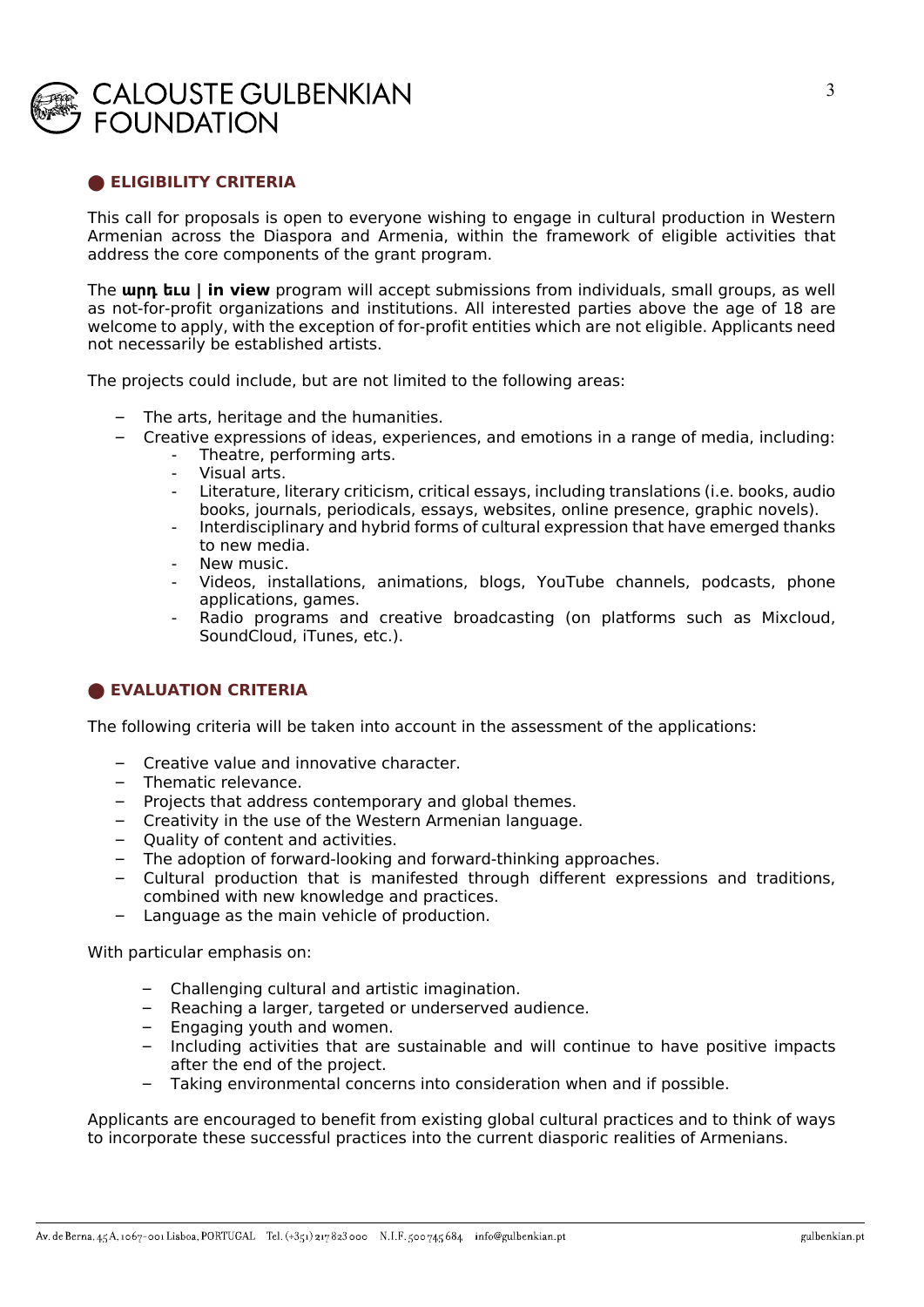

#### **SELECTION PROCEDURE**

The selection jury will be internal to CGF. External experts will be consulted if and when necessary to assess specific submissions.

The jury will evaluate the submissions, and the decisions will be communicated to the applicants **within six weeks of the submission deadline.**

All applications must be submitted online.

#### **⬤ TIMETABLE**

Applications will be open once a year on 22 October.

- The deadline for applications is: **31 January 2022** (23:59 Lisbon time).
- Awardees will be announced by 15 March 2022.

We **strongly** recommend not to leave submissions to the last day.

#### **⬤ BUDGET**

The **արդ եւս | in view** program aims to fund up to 10 projects per year. This number may vary due to the quantity and quality of applications received. Grant amounts will be determined based on the needs of each project, but may not exceed 10,000 Euros per project in total, nonrenewable. The same recipient(s) cannot apply to an **արդ եւս | in view** grant in consecutive years with different projects. However, unsuccessful applicants may apply again in subsequent years.

#### **⬤ HOW TO APPLY**

Applications will only be accepted online through the Armenian Communities Department online application forms. Applicants will firstly need to register and create a MyGulbenkian account; subsequently they will be able to submit their applications.

Applications can be submitted in Armenian, English, French and Portuguese.

Applicants will also need to submit a budget with their proposals. It is strongly recommended that the budget be as detailed as possible.

#### **Further notes**

- Successful projects may be featured on CGF communication networks to ensure their visibility.
- For more information please contact CGF through: carmenias@gulbenkian.pt. Make sure to put the following in the subject line of the email: **in view culture program**.
- To learn more about this and other programs undertaken by the Armenian Communities Department of the Calouste Gulbenkian Foundation, please visit the website https://gulbenkian.pt/armenian-communities/ and subscribe to the Newsletter.